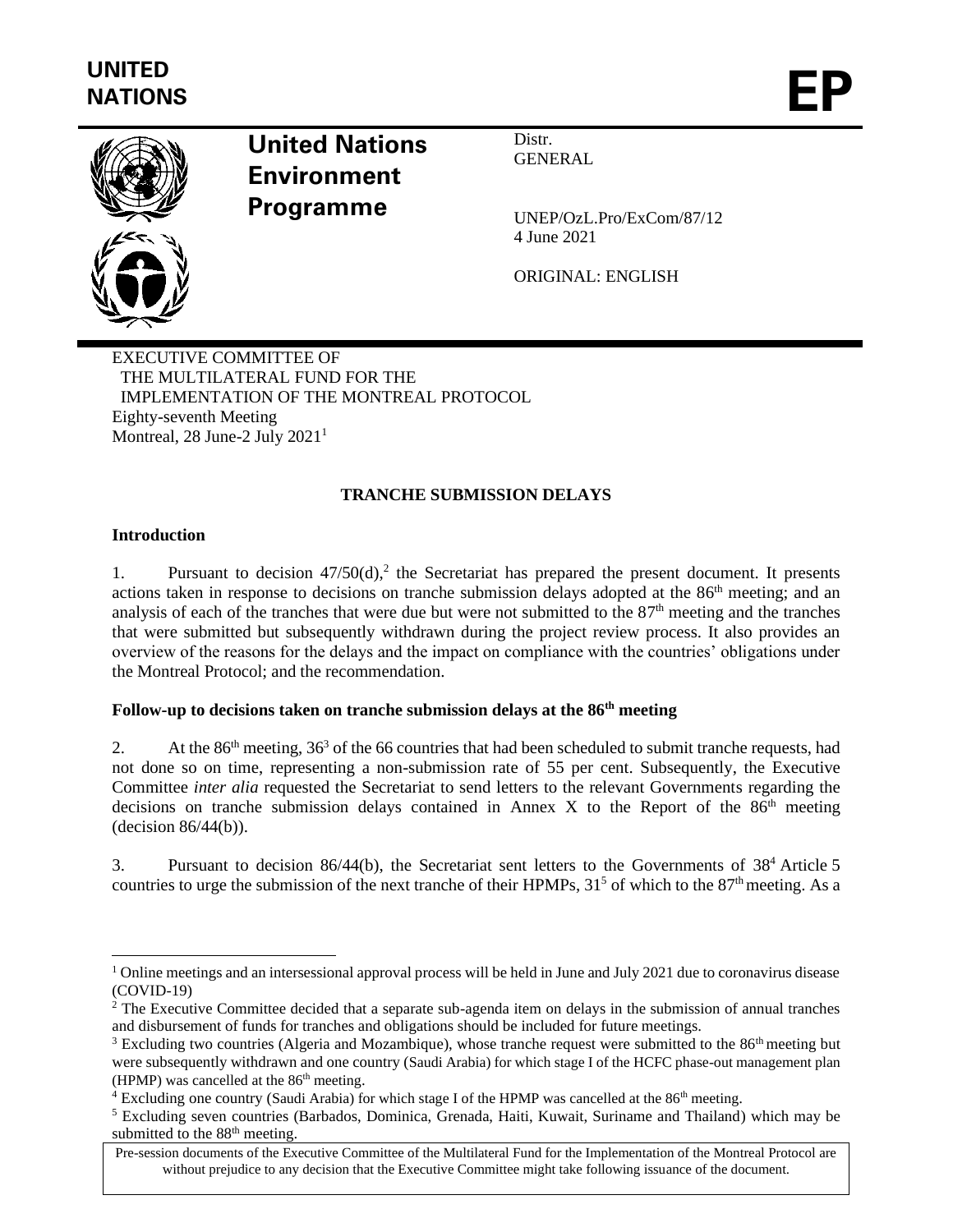result, the Governments of Algeria, Belize,<sup>6</sup> Benin,<sup>7</sup> Bosnia and Herzegovina,<sup>8</sup> Chad,<sup>9</sup> the Comoros,<sup>10</sup> Gabon,<sup>11</sup> Pakistan, Papua New Guinea,<sup>12</sup> the Philippines,<sup>13</sup> Saint Lucia,<sup>14</sup> Togo<sup>15</sup> and Viet Nam<sup>16</sup> submitted respective tranches of their HPMPs to the 87<sup>th</sup> meeting.

4. However, the Governments of the Bahamas, Bahrain, Bangladesh, Burundi, the Congo, Djibouti, Equatorial Guinea, Mali, Mauritania, Mexico, Mozambique, the Niger, Nigeria, Saint Kitts and Nevis, Somalia, South Africa, South Sudan and Venezuela (Bolivarian Republic of) did not submit their tranche requests.

### **Analysis of tranches not submitted to the 87 th meeting**

5. Thirty-six activities associated with tranches of HPMPs for 23 countries, at a total value of US \$21,701,930 (including agency support costs), due for submission to the  $87<sup>th</sup>$  meeting were not submitted, as shown in Annex I to the present document.<sup>17</sup>

6. In addition, tranches of stage I of the HPMP for one country (Algeria) and of stage II for one country (Pakistan), amounting to US \$792,266 (including agency support costs), were submitted to the 87<sup>th</sup> meeting, but subsequently withdrawn by relevant implementing agencies during the project review process. These tranches are also included in Annex I.

# **Reason for delays and impact on compliance**

7. The reasons for delays in the submission of tranches of HPMPs include: internal or external difficulties (15); disbursement below the 20 per cent threshold of approved funds for the previous tranche (13); constraints imposed by the COVID-19 pandemic (12); Government decisions, and/or endorsements, and/or changes in the national ozone unit, and/or structural change (8); submission of progress and financial reports (6); lack of verification report (5); political situation or security issues (5); signing of agreements or contracts (2); sufficient funds from previous tranche approved (2); investment component (2); implementing agency delays (1); enterprise delays (1); and lead agency not ready for submission (1).

8. As reported by the relevant bilateral and implementing agencies, delays in the submission of tranches that were past due would have no impact, or were unlikely to have an impact, on compliance with the countries' obligations under the Montreal Protocol. All outstanding tranches are expected to be submitted to the 88<sup>th</sup> meeting, except for the Congo, Cote d'Ivoire, Djibouti and Mali, which may be submitted to the 89<sup>th</sup> meeting.

<sup>6</sup> UNEP/OzL.Pro/ExCom/87/19

<sup>7</sup> UNEP/OzL.Pro/ExCom/87/20

<sup>8</sup> UNEP/OzL.Pro/ExCom/87/22

<sup>9</sup> UNEP/OzL.Pro/ExCom/87/23

<sup>10</sup> UNEP/OzL.Pro/ExCom/87/24

<sup>11</sup> UNEP/OzL.Pro/ExCom/87/27

<sup>12</sup> UNEP/OzL.Pro/ExCom/87/32

<sup>13</sup> UNEP/OzL.Pro/ExCom/87/9

<sup>14</sup> UNEP/OzL.Pro/ExCom/87/36

<sup>15</sup> UNEP/OzL.Pro/ExCom/87/38

<sup>16</sup> UNEP/OzL.Pro/ExCom/87/40

<sup>&</sup>lt;sup>17</sup> For comparison, at the  $86<sup>th</sup>$  meeting, 47 tranches for 37 countries that were due were not submitted.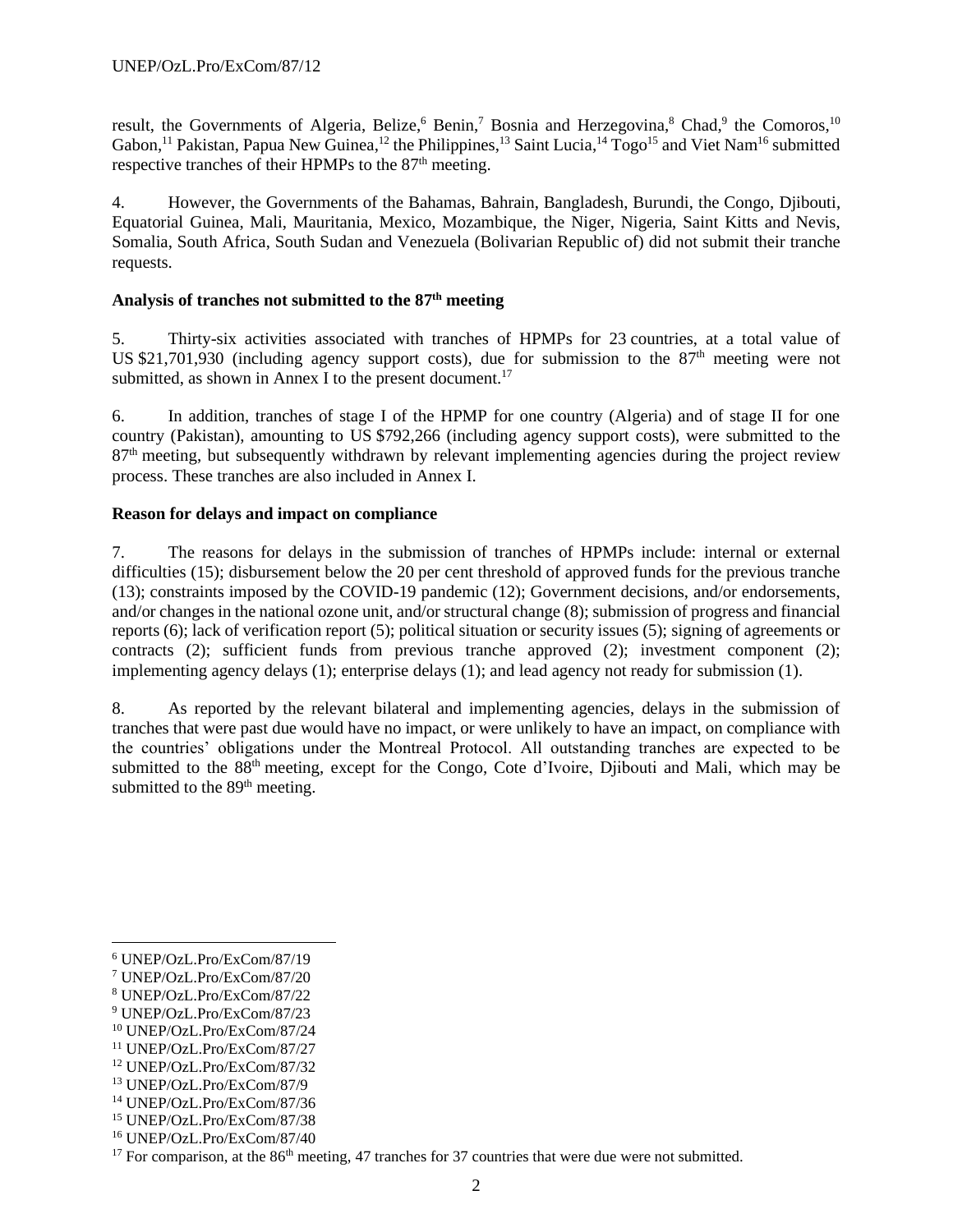#### **Recommendation**

- 9. The Executive Committee may wish:
	- (a) To note:
		- (i) The report on tranche submission delays contained in document UNEP/OzL.Pro/ExCom/87/12;
		- (ii) The information on tranche submission delays under HCFC phase-out management plans (HPMPs) submitted by the Governments of Germany and Italy, and UNDP, UNEP, UNIDO and the World Bank;
		- (iii) That 16 out of 52 activities (14 out of 37 countries) related to tranches of HPMPs due for submission at the 87<sup>th</sup> meeting had been submitted on time;
		- (iv) That relevant bilateral and implementing agencies had indicated that the late submission of the tranches of HPMPs due for submission at the first meeting of 2021 would have no impact, or was unlikely to have an impact, on compliance with the Montreal Protocol, and that there was no indication that any of the countries concerned were in non-compliance with the Montreal Protocol control measures; and
	- (b) To request the Secretariat to send letters to the relevant Governments regarding the decisions on tranche submission delays contained in Annex I to the present report.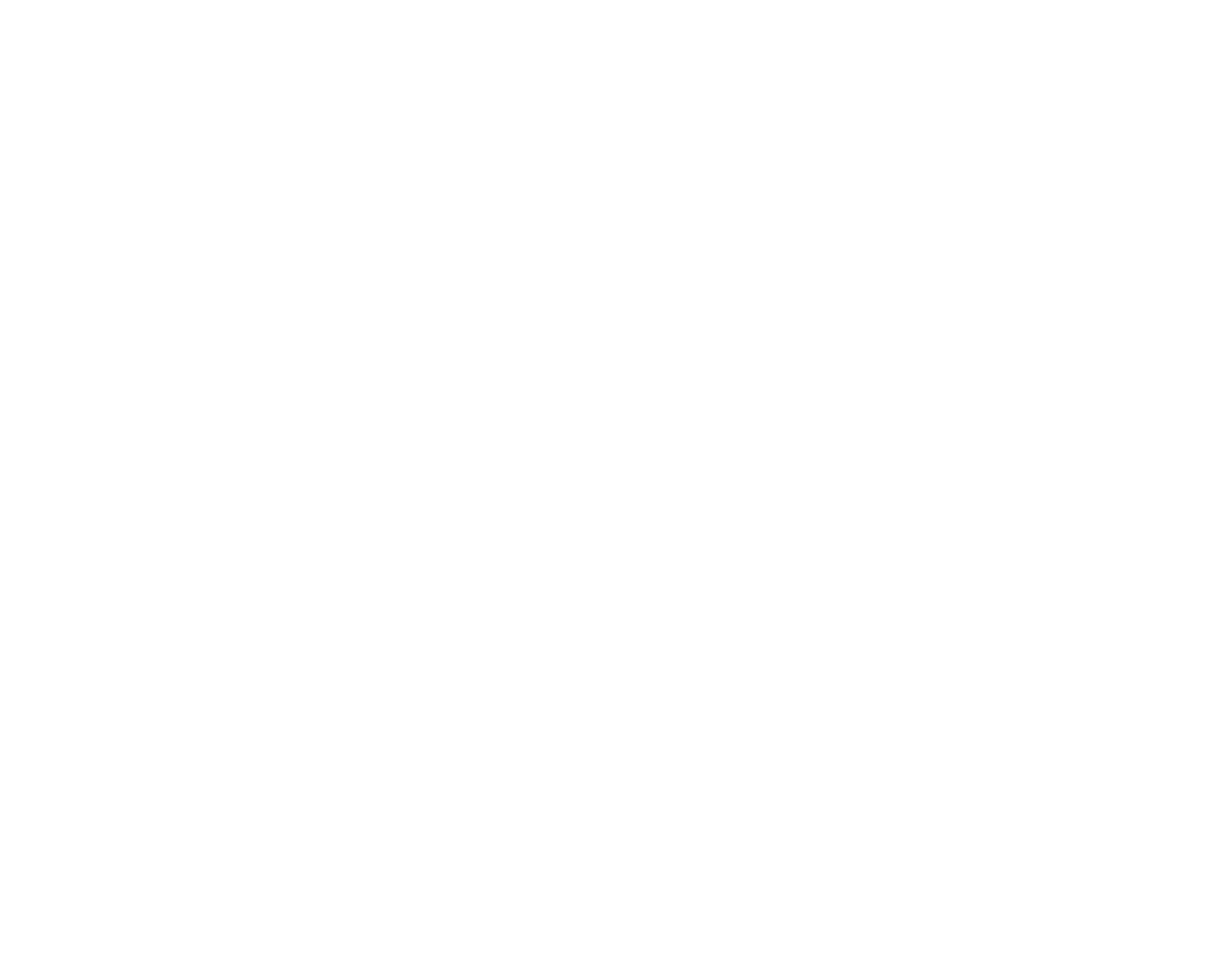# **Annex I**

# **TRANCHES NOT SUBMITTED TO THE 87TH MEETING**

|                            |               |                  | Amount (with       |                                                                                                                                                   |                                                                                                                                                                                                                                                                                                                                                                                                                                                                                                                                                                                                                                 |
|----------------------------|---------------|------------------|--------------------|---------------------------------------------------------------------------------------------------------------------------------------------------|---------------------------------------------------------------------------------------------------------------------------------------------------------------------------------------------------------------------------------------------------------------------------------------------------------------------------------------------------------------------------------------------------------------------------------------------------------------------------------------------------------------------------------------------------------------------------------------------------------------------------------|
| Country                    | <b>Agency</b> | <b>Tranche</b>   | support costs)     | Reason for delay/withdrawal                                                                                                                       | <b>Recommendations</b>                                                                                                                                                                                                                                                                                                                                                                                                                                                                                                                                                                                                          |
| Algeria (Stage I)          | <b>UNIDO</b>  | 2014 and<br>2017 | $(US \$<br>197,898 | Additional consultations needed for<br>completing implementation of the<br>air-conditioning conversion project with<br>the beneficiary enterprise | Noting that the third (2014) and fourth (2017) tranches of stage I of the<br>HPMP submitted to the $87th$ meeting had been withdrawn, and urging the<br>Government of Algeria to work with UNIDO to expedite implementation<br>of the second (2012) tranche of stage I so that the third and fourth (2014<br>and 2017) tranches could be submitted to the 88 <sup>th</sup> meeting with a revised<br>plan of action to take into account the reallocation of the 2014 and<br>subsequent tranches.                                                                                                                               |
| Bahamas (the)<br>(Stage I) | <b>UNEP</b>   | 2020             | 35,001             | COVID-19 pandemic disruption/lack of<br>verification report                                                                                       | Noting the delays due to constraints imposed by the COVID-19 pandemic<br>and that the mandatory verification on HCFC consumption targets had not<br>been completed and urging the Government of the Bahamas to work with<br>UNEP to complete the verification so that the fourth (2020) tranche of<br>stage I of the HPMP could be submitted to the 88 <sup>th</sup> meeting with a revised<br>plan of action to take into account the reallocation of the 2020 tranche.                                                                                                                                                        |
| Bahrain (Stage I)          | <b>UNEP</b>   | 2020             | 28,250             | COVID-19 pandemic disruption/signing<br>of agreement and/or project document/<br>20 per cent disbursement threshold                               | Noting the delays in signing the agreement and that the overall<br>disbursement rate of the third (2019) tranche of stage I of the HPMP was<br>below the 20 per cent disbursement threshold, and urging the Government<br>of Bahrain to work with UNEP to expedite the signing of the agreement so<br>that the fourth (2020) tranche of stage I could be submitted to the<br>88 <sup>th</sup> meeting with a revised plan of action to take into account the<br>reallocation of the 2020 tranche, on the understanding that the 20 per cent<br>disbursement threshold for funding of the previous tranche had been<br>achieved. |
| Bangladesh<br>(Stage II)   | <b>UNDP</b>   | 2020             | 2,292,373          | Government decisions/endorsements/<br>changes in the national ozone unit<br>(NOU)/structural change/20 per cent<br>disbursement threshold         | Noting that the overall disbursement rate of the first (2018) tranche of<br>stage II of the HPMP was below the 20 per cent disbursement threshold,<br>and urging the Government of Bangladesh to work with UNDP so that the<br>second (2020) tranche of stage II could be submitted to the 88 <sup>th</sup> meeting<br>with a revised plan of action to take into account the reallocation of the<br>2020 and subsequent tranches, on the understanding that the 20 per cent<br>disbursement threshold for funding of the previous tranche had been<br>achieved.                                                                |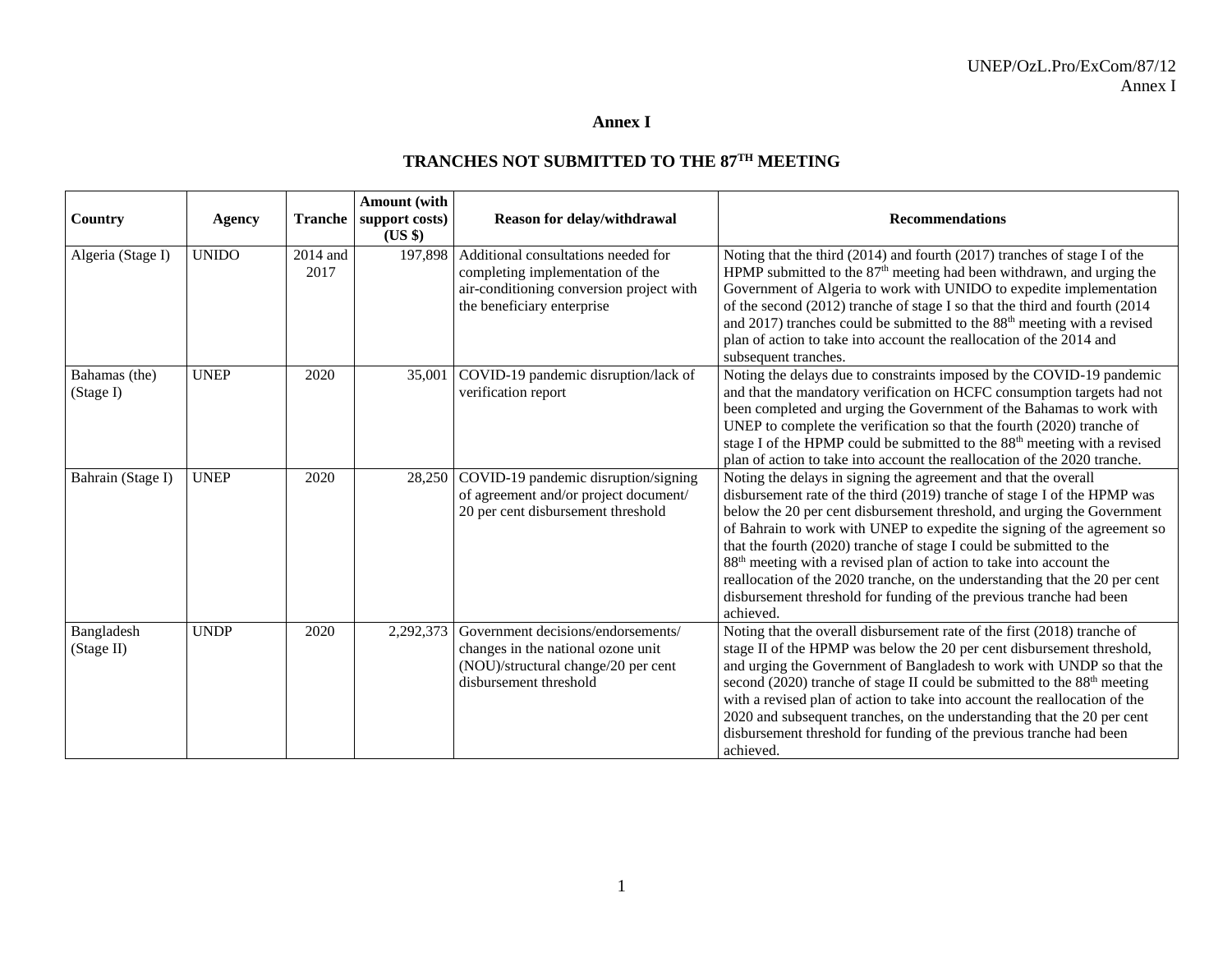# UNEP/OzL.Pro/ExCom/87/12 Annex I

| Country                    | Agency       | <b>Tranche</b> | Amount (with<br>support costs)<br>$(US \$ | Reason for delay/withdrawal                                                | <b>Recommendations</b>                                                                                                                                                                                                                                                                                                                                                                                                                                               |
|----------------------------|--------------|----------------|-------------------------------------------|----------------------------------------------------------------------------|----------------------------------------------------------------------------------------------------------------------------------------------------------------------------------------------------------------------------------------------------------------------------------------------------------------------------------------------------------------------------------------------------------------------------------------------------------------------|
| Brazil (Stage II)          | Germany      | 2021           | 1,666,941                                 | 20 per cent disbursement threshold                                         | Noting the delays due to external factor in addition to the main challenge                                                                                                                                                                                                                                                                                                                                                                                           |
|                            | <b>UNDP</b>  | 2021           | 4,167,650                                 | Internal or external difficulties                                          | being limited supply of HFO at a high cost, and urging the Government of                                                                                                                                                                                                                                                                                                                                                                                             |
|                            | <b>UNIDO</b> | 2021           | 124,120                                   | Government decisions/endorsements/<br>changes in the NOU/structural change | Brazil to work with UNDP, UNIDO and the Government of Germany so<br>that the 2021 tranche of stage II could be submitted to the 88 <sup>th</sup> meeting.                                                                                                                                                                                                                                                                                                            |
| Burundi (Stage I)          | <b>UNEP</b>  | 2020           |                                           | 37,516 COVID-19 pandemic disruption/lack of<br>verification report         | Noting the delays due to constraints imposed by the COVID-19 pandemic<br>and that the mandatory verification on HCFC consumption targets had not<br>been completed and urging the Government of Burundi to work with<br>UNEP to complete the verification so that the fourth (2020) tranche of<br>stage I of the HPMP could be submitted to the 88 <sup>th</sup> meeting with a revised<br>plan of action to take into account the reallocation of the 2020 tranche. |
| Colombia                   | Germany      | 2021           | 61,273                                    | Lead agency not ready for submission                                       | Noting the delays due to constraints imposed by the COVID-19 pandemic                                                                                                                                                                                                                                                                                                                                                                                                |
| (Stage II)                 | <b>UNDP</b>  | 2021           | 275,133                                   | Internal or external difficulties                                          | in the implementation of investment component, and urging the                                                                                                                                                                                                                                                                                                                                                                                                        |
|                            | <b>UNEP</b>  | 2021           | 28,250                                    | COVID-19 pandemic disruption/<br>investment component                      | Government of Colombia to work with UNDP, UNEP and the Government<br>of Germany so that the fourth (2021) tranche of stage II of the HPMP could<br>be submitted to the 88 <sup>th</sup> meeting.                                                                                                                                                                                                                                                                     |
| Congo (the)<br>(Stage I)   | <b>UNEP</b>  | 2020           | 39,550                                    | Submission of progress and financial<br>reports                            | Noting the delays due to the non-submission of the progress and financial<br>reports, and urging the Government of the Congo to work with UNEP to<br>submit the required progress and financial reports so that the fifth (2020)<br>tranche of stage I of the HPMP could be submitted to the 88 <sup>th</sup> or<br>89 <sup>th</sup> meeting with a revised plan of action to take into account the<br>reallocation of the 2020 tranche.                             |
| Cote d'Ivoire<br>(Stage I) | <b>UNEP</b>  | 2021           | 208,222                                   | Submission of progress and financial<br>reports                            | Noting the delays due to the non-submission of the progress and financial<br>reports, and urging the Government of Cote d'Ivoire to work with UNEP to<br>submit the required progress and financial reports so that the fourth (2021)<br>tranche of stage I of the HPMP could be submitted to the 88 <sup>th</sup> or<br>89 <sup>th</sup> meeting.                                                                                                                   |
| Djibouti (Stage I)         | <b>UNEP</b>  | 2020           | 23,730                                    | Submission of progress and financial<br>reports                            | Noting the delays due to the non-submission of the progress and financial<br>reports, and urging the Government of Djibouti to work with UNEP to<br>submit the required progress and financial reports so that the fourth (2020)<br>tranche of stage I of the HPMP could be submitted to the 88 <sup>th</sup> or<br>89 <sup>th</sup> meeting with a revised plan of action to take into account the<br>reallocation of the 2020 tranche.                             |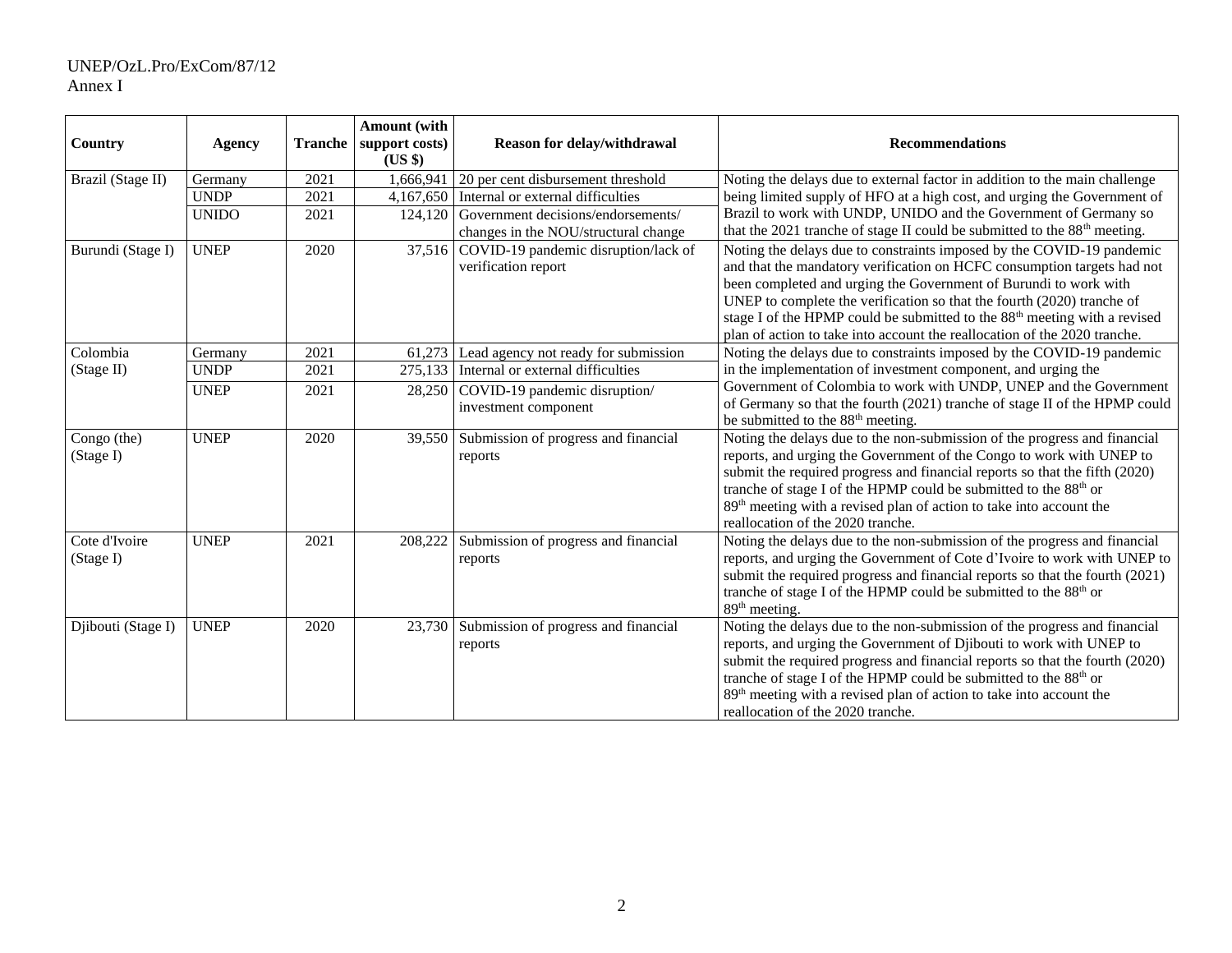|                                       |              |                | Amount (with       |                                                                                |                                                                                                                                                                            |
|---------------------------------------|--------------|----------------|--------------------|--------------------------------------------------------------------------------|----------------------------------------------------------------------------------------------------------------------------------------------------------------------------|
| Country                               | Agency       | <b>Tranche</b> | support costs)     | Reason for delay/withdrawal                                                    | <b>Recommendations</b>                                                                                                                                                     |
| Egypt (Stage II)                      | <b>UNDP</b>  | 2021           | (US \$)<br>873,783 | Government decisions/endorsements/                                             | Noting the delays in signing the agreement and that the overall                                                                                                            |
|                                       |              |                |                    | changes in the NOU/structural<br>change/enterprise delays/internal or          | disbursement rate of the second (2019) tranche of stage II of the HPMP<br>was below the 20 per cent disbursement threshold, and urging the                                 |
|                                       |              |                |                    | external difficulties/COVID-19 pandemic<br>disruption/20 per cent disbursement | Government of Egypt to work with UNEP to expedite the signing of the<br>agreement and to work with UNDP, UNEP and UNIDO so that the third                                  |
|                                       |              |                |                    | threshold                                                                      | $(2021)$ tranche of stage II could be submitted to the 88 <sup>th</sup> meeting, on the                                                                                    |
|                                       | <b>UNEP</b>  | 2021           | 291,064            | Signing of agreement and/or project<br>document                                | understanding that the 20 per cent disbursement threshold for funding of<br>the previous tranche had been achieved.                                                        |
|                                       | <b>UNIDO</b> | 2021           | 4,990,690          | Internal or external difficulties/20 per cent<br>disbursement threshold        |                                                                                                                                                                            |
| <b>Equatorial Guinea</b><br>(Stage I) | <b>UNEP</b>  | 2020           | 33,900             | COVID-19 pandemic disruption/lack of<br>verification report                    | Noting the delays due to constraints imposed by the COVID-19 pandemic<br>and that the mandatory verification on HCFC consumption targets had not                           |
|                                       |              |                |                    |                                                                                | been completed and urging the Government of Equatorial Guinea to work                                                                                                      |
|                                       |              |                |                    |                                                                                | with UNEP to complete the verification so that the fourth (2020) tranche of<br>stage I of the HPMP could be submitted to the 88 <sup>th</sup> meeting with a revised       |
|                                       |              |                |                    |                                                                                | plan of action to take into account the reallocation of the 2020 tranche.                                                                                                  |
| Indonesia                             | <b>UNDP</b>  | 2021           | 670,982            | COVID-19 pandemic disruption/internal                                          | Noting the delays due to constraints imposed by the COVID-19 pandemic                                                                                                      |
| (Stage II)                            |              |                |                    | or external difficulties//20 per cent<br>disbursement threshold                | and urging the Government of Indonesia to work with UNDP and the<br>World Bank so that the third (2021) tranche of stage II of the HPMP could                              |
|                                       | World Bank   | 2021           | ,062,372           | Internal or external difficulties                                              | be submitted to the 88 <sup>th</sup> meeting.                                                                                                                              |
| Mali (Stage I)                        | <b>UNDP</b>  | 2020           | 30,100             | COVID-19 pandemic disruption/internal                                          | Noting the delays due to constraints imposed by the COVID-19 pandemic                                                                                                      |
|                                       |              |                |                    | or external difficulties/political situation<br>or security issues             | and the non-submission of the progress and financial reports and urging the<br>Government of Mali to work with UNEP to submit the required progress                        |
|                                       | <b>UNEP</b>  | 2020           | 31,640             | COVID-19 pandemic disruption/internal                                          | and financial reports, and with UNDP and UNEP so that the fifth (2020)                                                                                                     |
|                                       |              |                |                    | or external difficulties/submission of<br>progress and financial reports       | tranche could be submitted to the 88 <sup>th</sup> or 89 <sup>th</sup> meeting with a revised plan of<br>action to take into account the reallocation of the 2020 tranche. |
|                                       |              |                |                    |                                                                                |                                                                                                                                                                            |
| Mauritania<br>(Stage I)               | <b>UNDP</b>  | 2020           | 53,500             | Implementing agency delays/20 per cent<br>disbursement threshold               | Noting the delays due to the non-submission of the progress and financial<br>reports, and urging the Government of Mauritania to work with UNEP to                         |
|                                       | <b>UNEP</b>  | 2020           | 28,250             | Submission of progress and financial                                           | submit the required progress and financial reports, and with UNDP and                                                                                                      |
|                                       |              |                |                    | reports                                                                        | UNEP so that the second (2020) tranche of stage I of the HPMP could be                                                                                                     |
|                                       |              |                |                    |                                                                                | submitted to the 88 <sup>th</sup> meeting with a revised plan of action to take into<br>account the reallocation of the 2020 and subsequent tranches.                      |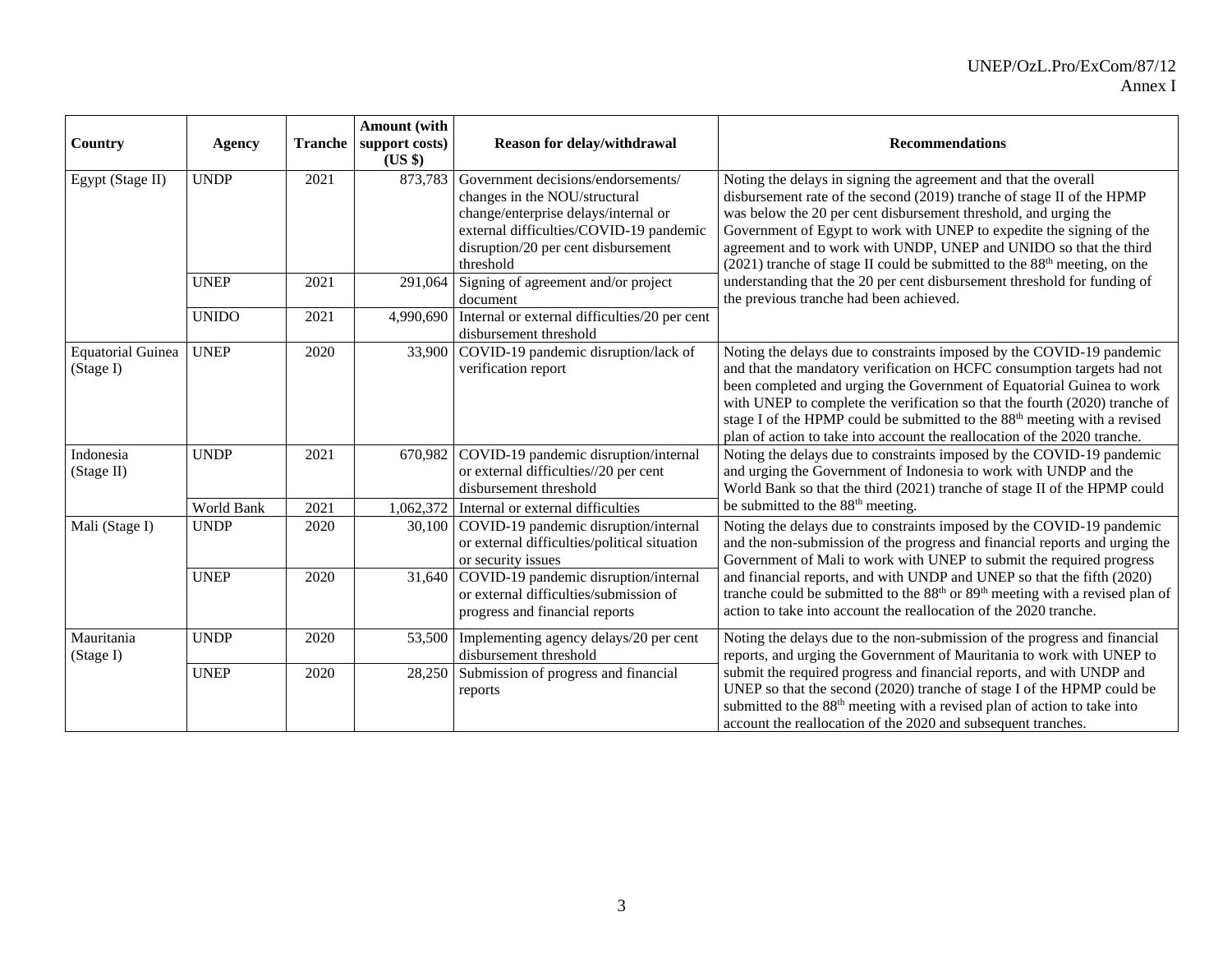# UNEP/OzL.Pro/ExCom/87/12 Annex I

| Country                  | <b>Agency</b> | Tranche | Amount (with<br>support costs)<br>(US \$) | Reason for delay/withdrawal                                                                                                                           | <b>Recommendations</b>                                                                                                                                                                                                                                                                                                                                                                                                                                                                                                                                        |
|--------------------------|---------------|---------|-------------------------------------------|-------------------------------------------------------------------------------------------------------------------------------------------------------|---------------------------------------------------------------------------------------------------------------------------------------------------------------------------------------------------------------------------------------------------------------------------------------------------------------------------------------------------------------------------------------------------------------------------------------------------------------------------------------------------------------------------------------------------------------|
| Mexico<br>(Stage II)     | <b>UNEP</b>   | 2020    | 45,200                                    | COVID-19 pandemic disruption/<br>Government decisions/endorsements/<br>changes in the NOU/structural<br>change/investment component                   | Noting the delays due to structural changes within the Government and the<br>NOU and that the overall disbursement rate of the third (2018) tranche of<br>stage II of the HPMP was below the 20 per cent disbursement threshold,<br>and urging the Government of Mexico to work with UNEP and UNIDO so                                                                                                                                                                                                                                                        |
|                          | <b>UNIDO</b>  | 2020    | 1,725,215                                 | Government decisions/endorsements/<br>changes in the NOU/structural change/20<br>per cent disbursement threshold                                      | that the fourth (2020) tranche of stage II could be submitted to the<br>88 <sup>th</sup> meeting with a revised plan of action to take into account the<br>reallocation of the 2020 and subsequent tranches, on the understanding that<br>the 20 per cent disbursement threshold for funding of the previous tranche<br>had been achieved.                                                                                                                                                                                                                    |
| Mozambique<br>(Stage I)  | <b>UNEP</b>   | 2020    | 33,900                                    | Lack of verification report                                                                                                                           | Noting that the mandatory verification on HCFC consumption targets had<br>not been completed and urging the Government of Mozambique to work<br>with UNEP to complete the verification so that the fifth (2020) tranche<br>could be submitted to the 88 <sup>th</sup> meeting with a revised plan of action to take<br>into account the reallocation of the 2020 tranche.                                                                                                                                                                                     |
| Niger (the)<br>(Stage I) | <b>UNEP</b>   | 2020    | 56,500                                    | Sufficient funds from previous tranche<br>approved/internal or external difficulties                                                                  | Noting the delays due to external factors and that the overall disbursement<br>rate of the second (2019) tranche of stage I of the HPMP was below the                                                                                                                                                                                                                                                                                                                                                                                                         |
|                          | <b>UNIDO</b>  | 2020    | 21,400                                    | Government decisions/endorsements/<br>changes in the NOU/structural<br>change/Internal or external difficulties/20<br>per cent disbursement threshold | 20 per cent disbursement threshold, and urging the Government of the<br>Niger to work with UNEP and UNIDO so that the third (2020) tranche of<br>stage I could be submitted to the 88 <sup>th</sup> meeting with a revised plan of action<br>to take into account the reallocation of the 2020 tranche, on the<br>understanding that the 20 per cent disbursement threshold for funding of<br>the previous tranche had been achieved.                                                                                                                         |
| Nigeria (Stage II)       | Italy         | 2020    | 264,840                                   | Internal or external difficulties/20 per cent<br>disbursement threshold                                                                               | Noting the delay due to the lengthy process for endorsement by<br>stakeholders of the stage II of the HPMP project document and that the                                                                                                                                                                                                                                                                                                                                                                                                                      |
|                          | <b>UNDP</b>   | 2020    | 1,498,000                                 |                                                                                                                                                       | overall disbursement rate of the first (2018) tranche of stage II was below<br>the 20 per cent disbursement threshold, and urging the Government of<br>Nigeria to work with UNDP and the Government of Italy so that the second<br>(2020) tranche of stage II could be submitted to the 88 <sup>th</sup> meeting with a<br>revised plan of action to take into account the reallocation of the 2020 and<br>subsequent tranches, on the understanding that the 20 per cent<br>disbursement threshold for funding of the previous tranche had been<br>achieved. |
| Pakistan (Stage II)      | <b>UNEP</b>   | 2020    | 116,378                                   | Issues related to the investment project for                                                                                                          | Noting that the third (2020) tranche of stage II of the HPMP submitted to<br>the 87 <sup>th</sup> meeting had been withdrawn, and urging the Government of                                                                                                                                                                                                                                                                                                                                                                                                    |
|                          | <b>UNIDO</b>  | 2020    | 477,990                                   | the refrigeration and air-conditioning<br>sector                                                                                                      | Pakistan to work with UNEP and UNIDO to expedite implementation of<br>the second (2018) tranche of stage II so that the third (2020) tranche could<br>be submitted to the 88 <sup>th</sup> meeting with a revised plan of action to take into<br>account the reallocation of the 2020 tranche.                                                                                                                                                                                                                                                                |